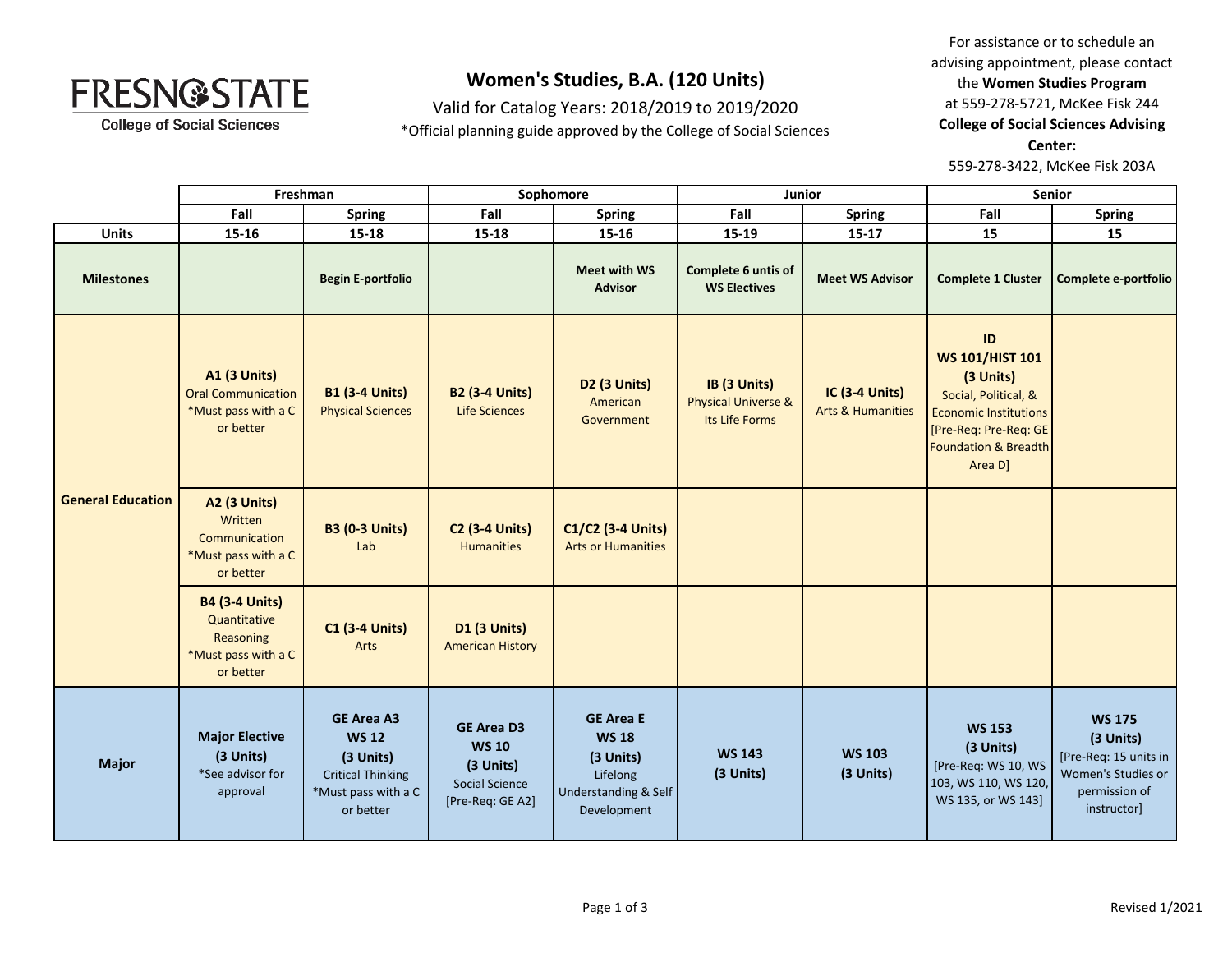

**College of Social Sciences** 

## **Women's Studies, B.A. (120 Units)**

Valid for Catalog Years: 2018/2019 to 2019/2020 \*Official planning guide approved by the College of Social Sciences

For assistance or to schedule an advising appointment, please contact the **Women Studies Program** at 559-278-5721, McKee Fisk 244 **College of Social Sciences Advising Center:**  559-278-3422, McKee Fisk 203A

|                                                               | Freshman        |                                                   | Sophomore                                                                                                                                                                                                                                                                                                              |                 | Junior                                                                                                                                                                                                                                                                                                                                                            |                                                                                                                                                                                                                                                                                                                                                                                                                              | <b>Senior</b>   |                                                 |
|---------------------------------------------------------------|-----------------|---------------------------------------------------|------------------------------------------------------------------------------------------------------------------------------------------------------------------------------------------------------------------------------------------------------------------------------------------------------------------------|-----------------|-------------------------------------------------------------------------------------------------------------------------------------------------------------------------------------------------------------------------------------------------------------------------------------------------------------------------------------------------------------------|------------------------------------------------------------------------------------------------------------------------------------------------------------------------------------------------------------------------------------------------------------------------------------------------------------------------------------------------------------------------------------------------------------------------------|-----------------|-------------------------------------------------|
|                                                               | Fall            | <b>Spring</b>                                     | Fall                                                                                                                                                                                                                                                                                                                   | <b>Spring</b>   | Fall                                                                                                                                                                                                                                                                                                                                                              | <b>Spring</b>                                                                                                                                                                                                                                                                                                                                                                                                                | Fall            | <b>Spring</b>                                   |
| <b>Units</b>                                                  | $15 - 16$       | 15-18                                             | 15-18                                                                                                                                                                                                                                                                                                                  | $15 - 16$       | 15-19                                                                                                                                                                                                                                                                                                                                                             | $15 - 17$                                                                                                                                                                                                                                                                                                                                                                                                                    | 15              | 15                                              |
| <b>Major</b>                                                  |                 | <b>WS 55T</b><br>OR<br><b>AIS 50</b><br>(3 Units) | <b>Cluster 1: Gender</b><br>and Diversity<br>$(3-4$ Units)<br>WS 120(S), 125,<br>135, 136T, 140,<br>141, 151T (w/<br>advisor approval),<br>150T (w/ advisor<br>approval), 151T<br>(w/ advisor<br>approval); ASAM<br>138; CLAS 162; or<br><b>WS/AFRS 137</b><br>*See course catalog<br>for prerequisite<br>requirements |                 | <b>Cluster 2: Women</b><br>and the Arts &<br><b>Humanities</b><br>$(3-4$ Units)<br>WS 110, 136T (w/<br>advisor approval),<br>148, 150T (w/<br>advisor approval),<br>151T (w/ advisor<br>approval);<br><b>WS/ENGL 168T;</b><br><b>WS/ENGL 194T;</b><br><b>WS/HIST 102T;</b><br>LING 130; or PHIL<br>110<br>*See course catalog<br>for prerequisite<br>requirements | <b>Cluster 3: Women</b><br>and the Social,<br>Natural, & Applied<br><b>Sciences</b><br>$(3-4$ Units)<br>WS 107, 114, 135,<br>136T, 149 (w/<br>advisor approval),<br>150T (w/ advisor<br>approval), 151T<br>(w/ advisor<br>approval), 160;<br><b>WS/CRIM 126; WS</b><br>127/PH 126;<br><b>WS/PH 130;</b><br><b>WS/SOC 132; MGT</b><br>189T; or SWRK<br><b>271T</b><br>*See course catalog<br>for prerequisite<br>requirements |                 |                                                 |
| <b>Additional</b><br><b>Graduation</b><br><b>Requirements</b> | <b>Elective</b> | <b>Elective</b>                                   |                                                                                                                                                                                                                                                                                                                        | <b>Elective</b> | <b>UDWS (0-4 Units)</b><br>*Upper Division<br><b>Writing Exam</b><br>OR "W" Course (must<br>pass with a C or<br>better)                                                                                                                                                                                                                                           | <b>Elective</b>                                                                                                                                                                                                                                                                                                                                                                                                              | <b>Elective</b> | MI (3 Units)<br>Multicultural/<br>International |
|                                                               |                 |                                                   |                                                                                                                                                                                                                                                                                                                        | <b>Elective</b> | <b>Elective</b>                                                                                                                                                                                                                                                                                                                                                   | <b>Elective</b>                                                                                                                                                                                                                                                                                                                                                                                                              | <b>Elective</b> | <b>Elective</b>                                 |
|                                                               |                 |                                                   |                                                                                                                                                                                                                                                                                                                        |                 | <b>Elective</b>                                                                                                                                                                                                                                                                                                                                                   |                                                                                                                                                                                                                                                                                                                                                                                                                              | <b>Elective</b> | <b>Elective</b>                                 |
|                                                               |                 |                                                   |                                                                                                                                                                                                                                                                                                                        |                 |                                                                                                                                                                                                                                                                                                                                                                   |                                                                                                                                                                                                                                                                                                                                                                                                                              |                 | <b>Elective</b>                                 |